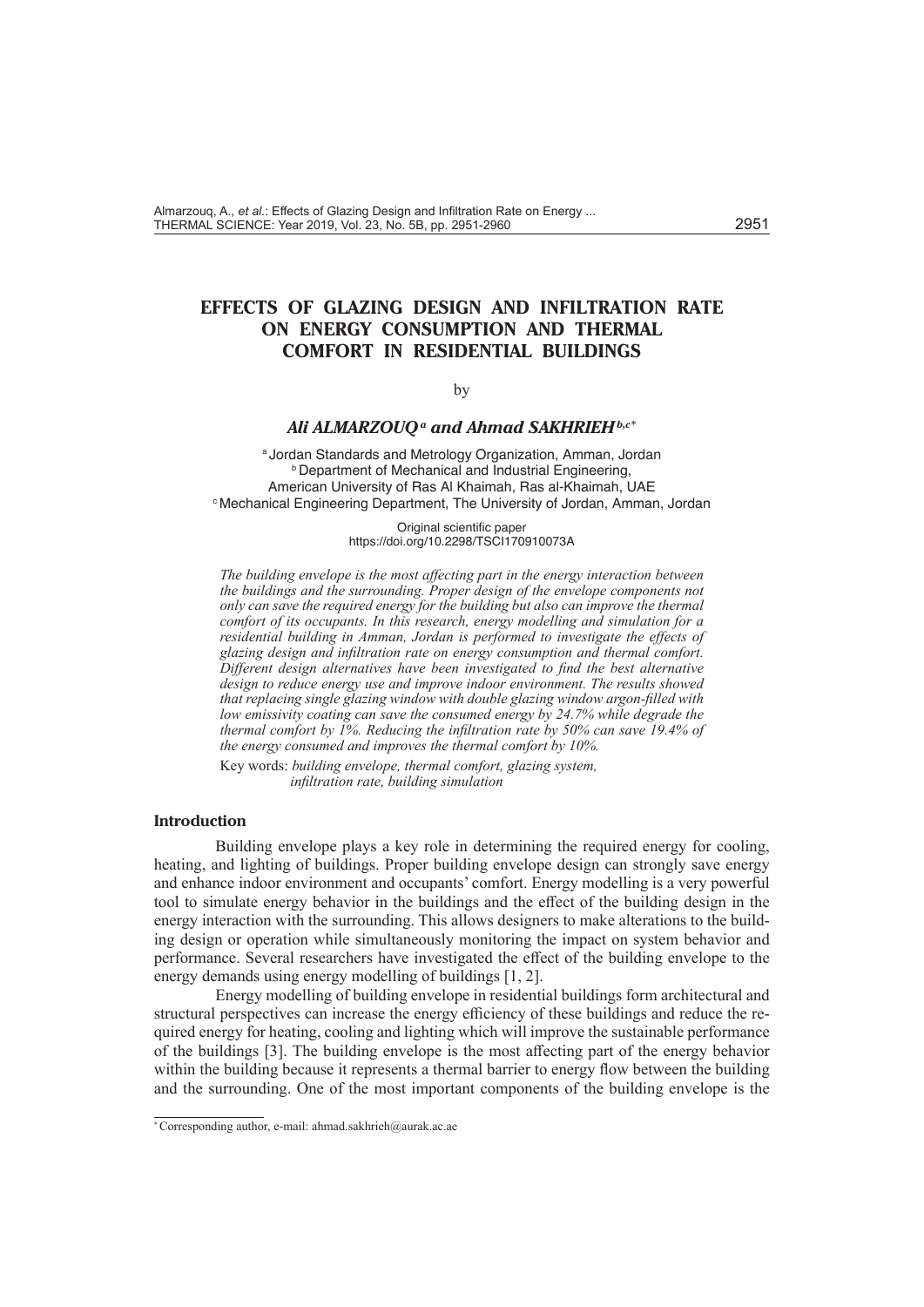glazing system since it has a major contribution of the energy interaction inside buildings by allowing solar energy to penetrate to the building. Improving glazing system design can reduce the energy demands within buildings [4]. Also, a large amount of energy can be transferred through the glazing from/to the building. Another important parameter that affects the energy balance inside the building is infiltration rate which is responsible for air movement from/into the building [5].

Many researches have been performed to improve energy efficiency in residential buildings by modifying the building envelope design and by controlling the energy interactions within the surrounding. Also, integrated thermal modelling and life cycle cost approach have been used to evaluate these measures [6, 7].

Nikoofard, *et al.* [8] performed a simulation for a building model for a house in Canada with different design alternatives. The researchers found that using low E coated double glazing window with Argon filled instead of ordinary single glazing can save up to 53% of the heating loads and 24.4% of the cooling loads for the building model when simulating it at different locations in Canada. Moorjani and Asadi [9] performed a study to investigate the effect of using different types of glazing on optimized window dimensions and lay-out in an office room. They showed that using the optimal dimensions for the windows and highly insulated windows can significantly reduce the energy demands for the simulated model.

For the effect of the infiltration rate of the energy consumption in the buildings, Emmerich and Persily [10] have performed a study to estimate the energy use in commercial buildings due to infiltration and ventilation air-flows and to investigate the potential for energy savings that could be realized by envelope tightening efforts. It was estimated that infiltration is responsible for about 15% of the total heating energy and 4% of the total cooling energy for U.S. office buildings. Results also indicated that potential energy savings on the order of 26% for heating load and 15% for cooling load could be realized by tightening building envelopes varying percentage between 25% and 50%.

Residential sector in Jordan is one of the main consumers of energy. According to Jordan's Ministry of Energy and Mineral Resources (MEMR) [11], The primary energy consumed by the residential buildings in Jordan in 2015 was 1.272 Mtoe (millionnnes of equivalent oil), which was equal to 22% of the total energy consumed in the country. The largest portion of the consumed energy was from electricity; residential buildings consumption of electric energy in 2015 was equal to 6938 GWh which represented 43% of the total electric energy consumed in Jordan.

Awwad and Sakhrieh [12] conducted a study to determine the feasibility of adopting energy efficiency measures and applications in the housing buildings in Jordan. They found that consumed energy in building in Jordan can be reduced by proper window design, using insulation materials and by implementing renewable energy system. Jaber and Ajib [13] performed an assessment of best orientation of the building, windows size, thermal insulation thickness from the energetic, economic and environmental point of view for typical residential building in Jordan. The results of this assessment showed that 27.59% of annual energy consumption can be saved by choosing best orientation, the optimum size of windows and shading device, and optimum insulation thickness.

In this research, energy modelling for building in early design stage has been performed to predict the energy demands over a specified time period for a residential building located in Amman, Jordan. This model has been used to simulate the system interactions in details and to enables accurate evaluation of different glazing system design and different infiltration rates within the building. The effect of each alternative on the energy demand and the occupants comfort has been evaluated.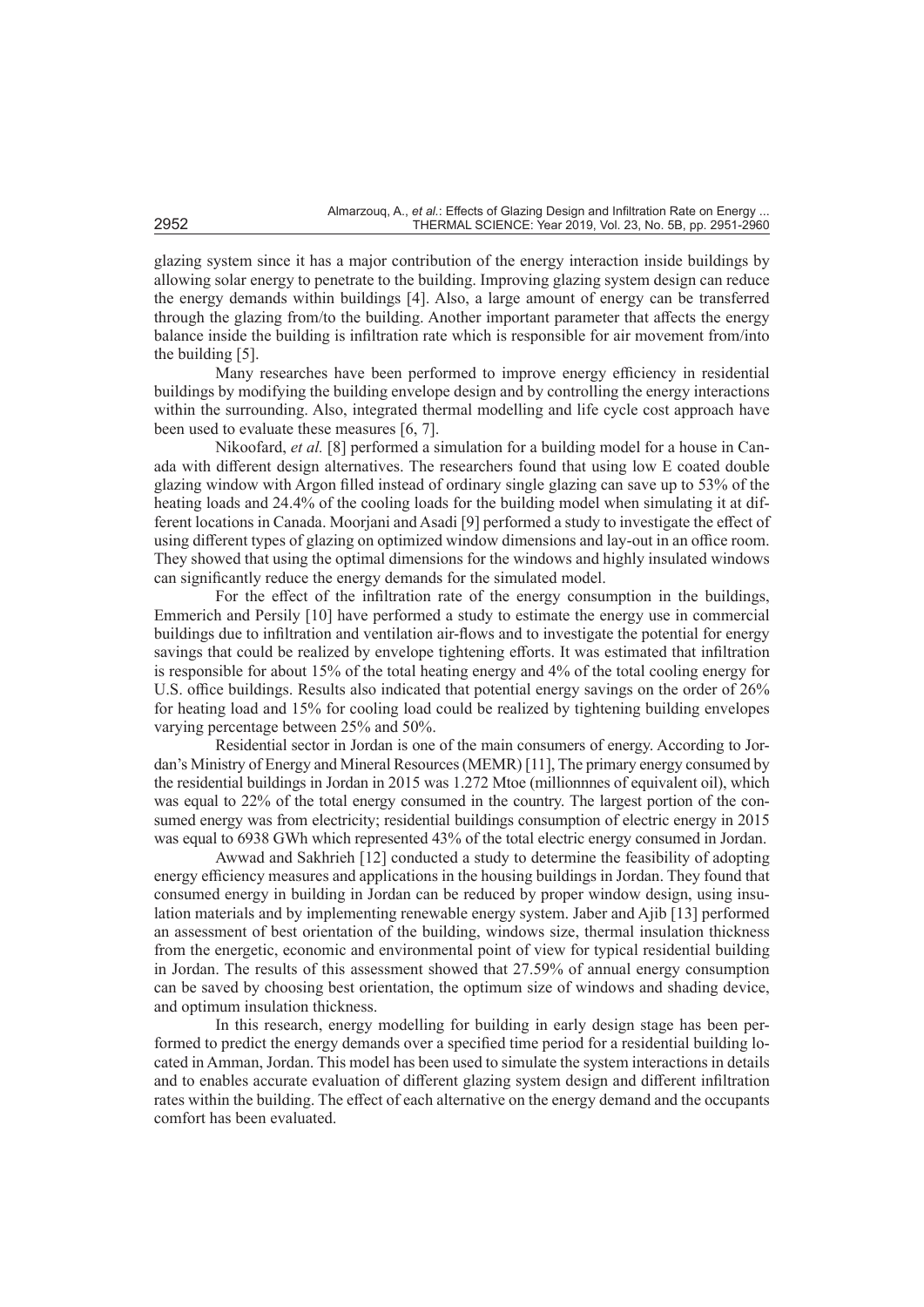### **Model description**

This research aimed to model the energy interactions of building envelope design for residential buildings in order to predict the required energy for cooling, heating, and lighting. This provided an accurate evaluation of alternative designs of building envelope components and it came out with an improved design which reduced the required energy of the building and improved indoor environment for occupants' comfort.

The research approach is depending mainly on software simulation of energy interaction within a residential building located in Amman, Jordan. The base model of the study was a building divided into several thermal zones. The base model was a typical residential building in Jordan with a design performed according to the regulations for building envelope [14]. The energy behavior has been simulated by software to obtain the energy loads demanded by the building. Also, the quality of the indoor environment has been evaluated from occupants' point of view by evaluating of thermal comfort and percentage of dissatisfied people within the building.

After the evaluation of the energy status of the building with current regulations for building envelope. The improvement on building envelope design has been performed by modifying each parameter of interest in the way minimizing the energy demands for heating and cooling taking into account the thermal comfort of the occupants. The simulation outputs for this step have been compared with the base model simulation results obtained previously, and the effect of the energy demands has been revealed.

# *Model geometry*

The building model is a residential house with an area of  $168 \text{ m}^2$ , a height of 4 m, and it is exposed to outside from all directions. Figure 1 shows a sketch of the house.

The house model consists of several rooms and corridors. Table 1 shows the details of the house and the rooms. To perform the modelling for the house, it is necessary to apply thermal-zoning for the house. Figure 2 shows thermal zones specifications of the house model.

|  |  |  |  |  | <b>Table 1. House and rooms dimensions</b> |  |
|--|--|--|--|--|--------------------------------------------|--|
|--|--|--|--|--|--------------------------------------------|--|

| Item       | Dimensions<br>(length $\times$ width $\times$ height) [m] | Area $\lceil m^2 \rceil$ |
|------------|-----------------------------------------------------------|--------------------------|
| House      | $12 \times 14 \times 4$                                   | 168                      |
| Room 1     | $4 \times 6 \times 4$                                     | 24                       |
| Room 2     | $4 \times 6 \times 4$                                     | 24                       |
| Kitchen    | $3 \times 6 \times 4$                                     | 18                       |
| Saloon     | $3 \times 6 \times 4$                                     | 18                       |
| Corridors  | Varies                                                    | 42                       |
| Bedroom 1  | $3 \times 5 \times 4$                                     | 15                       |
| Bedroom 2  | $3 \times 5 \times 4$                                     | 15                       |
| Bathroom 1 | $3 \times 2 \times 4$                                     | 6                        |
| Bathroom 2 | $3 \times 2 \times 4$                                     |                          |



**Figure 1. Sketch for the house model**



**Figure 2. Thermal zones for the house model**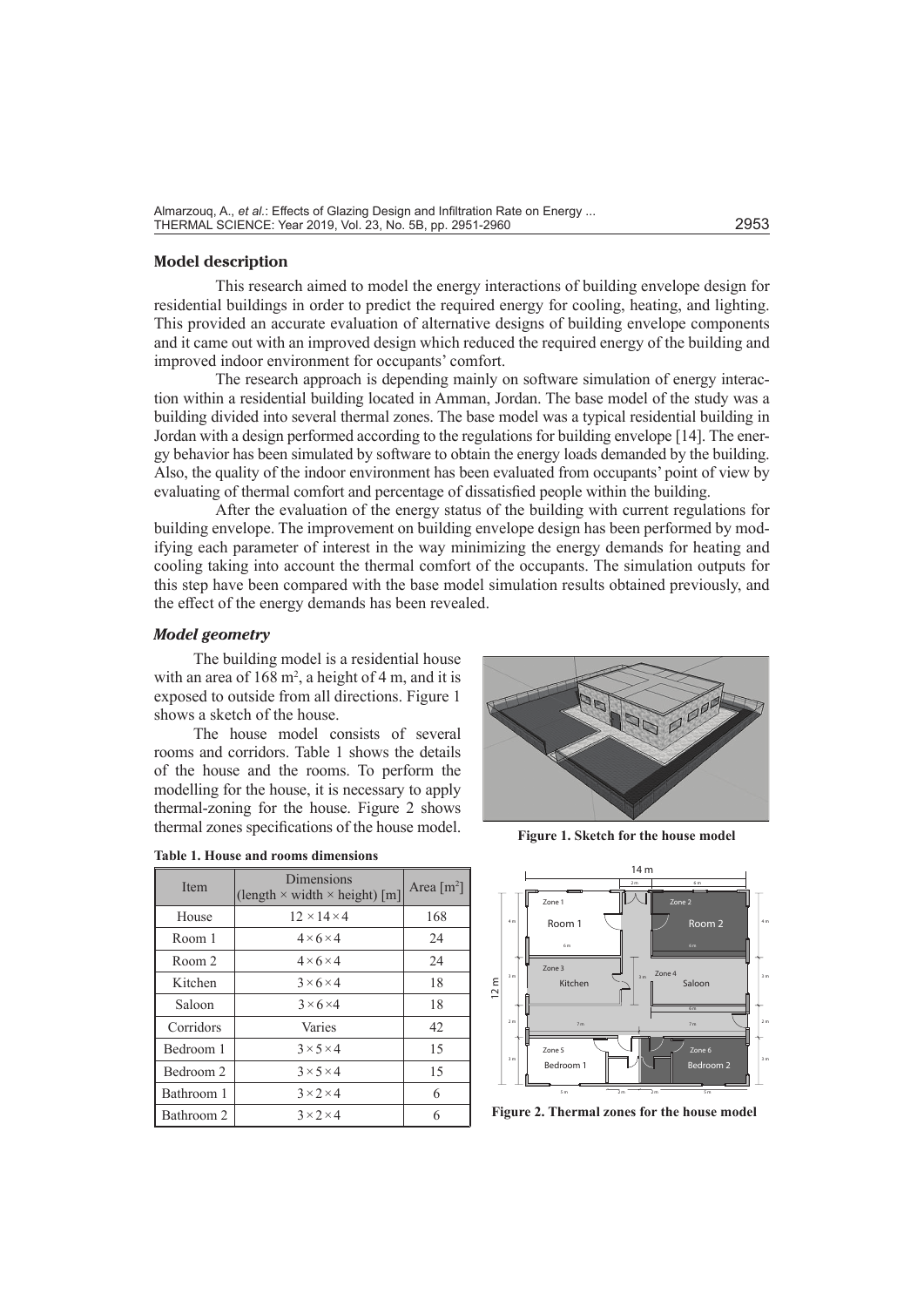# *Model structure*

The house model structure is selected based on the Jordan National Building Codes (JNBC) recommendations for the residential building structure provided by Ministry of Public Work and Housing [14, 15]. The recommendations for the walls, ceiling, and floor are stated in tab. 2.

| <b>Structure</b> | Parameter | Recommendation $[Wm^{-2}K^{-1}]$ (max) |
|------------------|-----------|----------------------------------------|
| External wall    | U-Value   | 0.57                                   |
| Internal wall    |           | 2.00                                   |
| Ceiling          |           | 0.55                                   |
| Floor            |           | 1.20                                   |

**Table 2. The JNBC recommendations for the building structure**

For the glazing system of the house model, it was a single glazing with an aluminum frame with a *U*-value of 5.7 W/m<sup>2</sup>K. According to Ministry of Public Work and Housing [15], maximum window to wall ratio (WWR) for this type of glazing is 20.1%.

# *Model operational data*

Characteristics of residential buildings in Jordan are a very important input data to the building model. These characteristics provide a description for the building operational and behavioral aspects which can be used to develop a realistic model with high accuracy.

| Category              | Parameter             | Value                                                                                                                                                                             | Unit           |
|-----------------------|-----------------------|-----------------------------------------------------------------------------------------------------------------------------------------------------------------------------------|----------------|
|                       | Infiltration          | 1.5                                                                                                                                                                               | $[h^{-1}]$     |
|                       | Temperature set range | Winter 19-21                                                                                                                                                                      | [°C]           |
| Internal weather data |                       | Summer 21-23                                                                                                                                                                      |                |
|                       | Heating set point     | 19                                                                                                                                                                                | [°C]           |
|                       | Cooling set point     | 23<br>1<br>Seated/Light work<br>120<br>0.6<br>1.2<br>5<br>Fluorescent<br>$00:00 - 06:00$<br>$06:00 - 10:00$<br>$10:00 - 18:00$<br>$18:00 - 00:00$<br>Computer with printer<br>230 | $\lceil$ °C]   |
|                       | Number of people      |                                                                                                                                                                                   | Person/Zone    |
|                       | Activity              |                                                                                                                                                                                   |                |
| Occupant's data       | Heat gain by person   |                                                                                                                                                                                   | [W]            |
|                       | Clothing factor       |                                                                                                                                                                                   | clo            |
|                       | Metabolic rate        | 3                                                                                                                                                                                 | met            |
|                       | Lighting density      |                                                                                                                                                                                   | $[Wm^{-2}]$    |
|                       | Lighting Type         |                                                                                                                                                                                   |                |
|                       |                       |                                                                                                                                                                                   | Off            |
| Lighting system       | Control schedule      |                                                                                                                                                                                   | O <sub>n</sub> |
|                       |                       |                                                                                                                                                                                   | Off            |
|                       |                       |                                                                                                                                                                                   | On             |
| Home appliances       | Type                  |                                                                                                                                                                                   |                |
|                       | Power                 |                                                                                                                                                                                   | W              |
|                       | Scale                 |                                                                                                                                                                                   | Pieces         |

|  |  | Table 3. The operational data for the house model |  |  |  |  |  |
|--|--|---------------------------------------------------|--|--|--|--|--|
|--|--|---------------------------------------------------|--|--|--|--|--|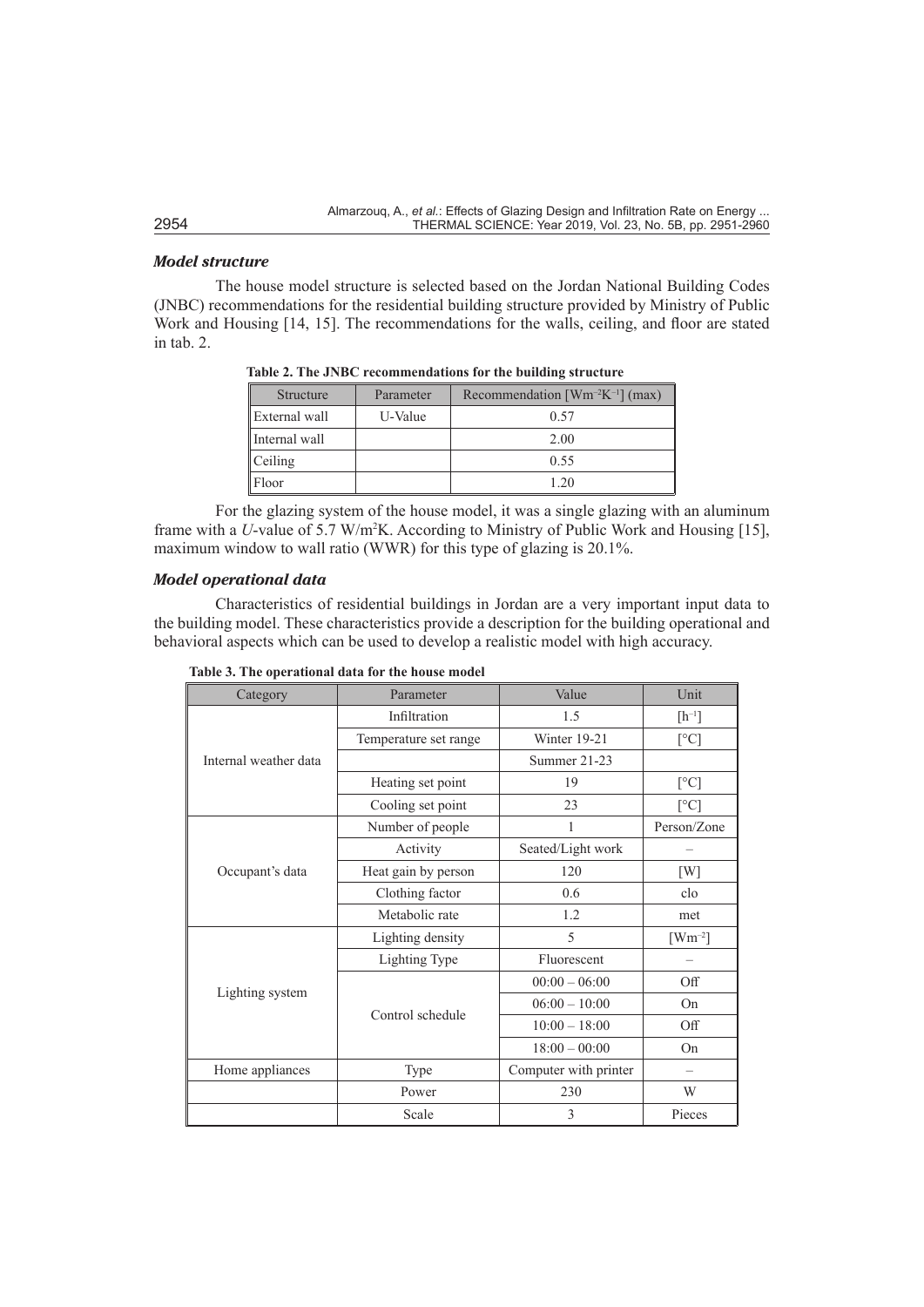Almarzouq, A., *et al.*: Effects of Glazing Design and Infiltration Rate on Energy ... THERMAL SCIENCE: Year 2019, Vol. 23, No. 5B, pp. 2951-2960 2955

Operational data describe the settings and specifications of the different operations within the building. Data were selected from a survey performed by MEMR [16] for the energy use for the residential building sector in Jordan in the year 2012. This survey aimed to acquire a real estimation of residential building characteristics in Jordan and the energy situation for residential sector in order to provide a description for the energy use and utilization in Jordanian's homes. Also, indoor environment parameters, equipment's setting, and other active systems specifications were stated in this survey. Table 3 represents building operational data used in the house model.

After the implementation of the model in TRNSYS environment and the selection of the required outputs, the simulation has been executed. Although TRNSYS simulates the model for 8760 hours (or steps), the processing time of the model simulation is quite small and it takes usually few second for this model. This is considered as an advantage of TRNSYS. Outputs can be observed in a plot format or in tabulated format and all can be selected by the program options [17]. It is worth to mention that there are some limitations when using TRNSYS to simulate buildings models such as the need to use very detailed specifications for the building, which might be difficult to specify. Also, the need to use a high accuracy weather data which might be not available for the exact location of the building [17]. Such limitations lead to increase the uncertainty of the inputs to the model, hence, increase the uncertainty of simulation results. Another limitation of TRNSYS is the poor integration with 3-D modelling software packages such as AutoCAD [18]. Despite of these limitations, TRNSYS has been widely used to simulate buildings performance and its interactions [19].

# **Model simulation**

### *Model operational data*

The building model has been simulated using TRNSYS software in order to reveal its performance and to evaluate the energy interaction within the building. The model is simulated by two sub-programs of TRNSYS, which are TRNSYS Studio and TRNBuild. Figure 3 shows the model using TRNSYS Studio program. Using TRNBuild program, the specifications of the building structure are determined and the operational data for the building and the occupants are inserted. Figure 4 shows the building model detailed by TRNBuild program.



**Figure 3. Model representation by TRNSYS studio**

**Figure 4. Model representation by TRNBuild**

#### *Simulation results*

The TRNSYS was used to simulate the prepared model. The main outputs of interest are energy indicators and thermal comfort indicators. The simulation results are.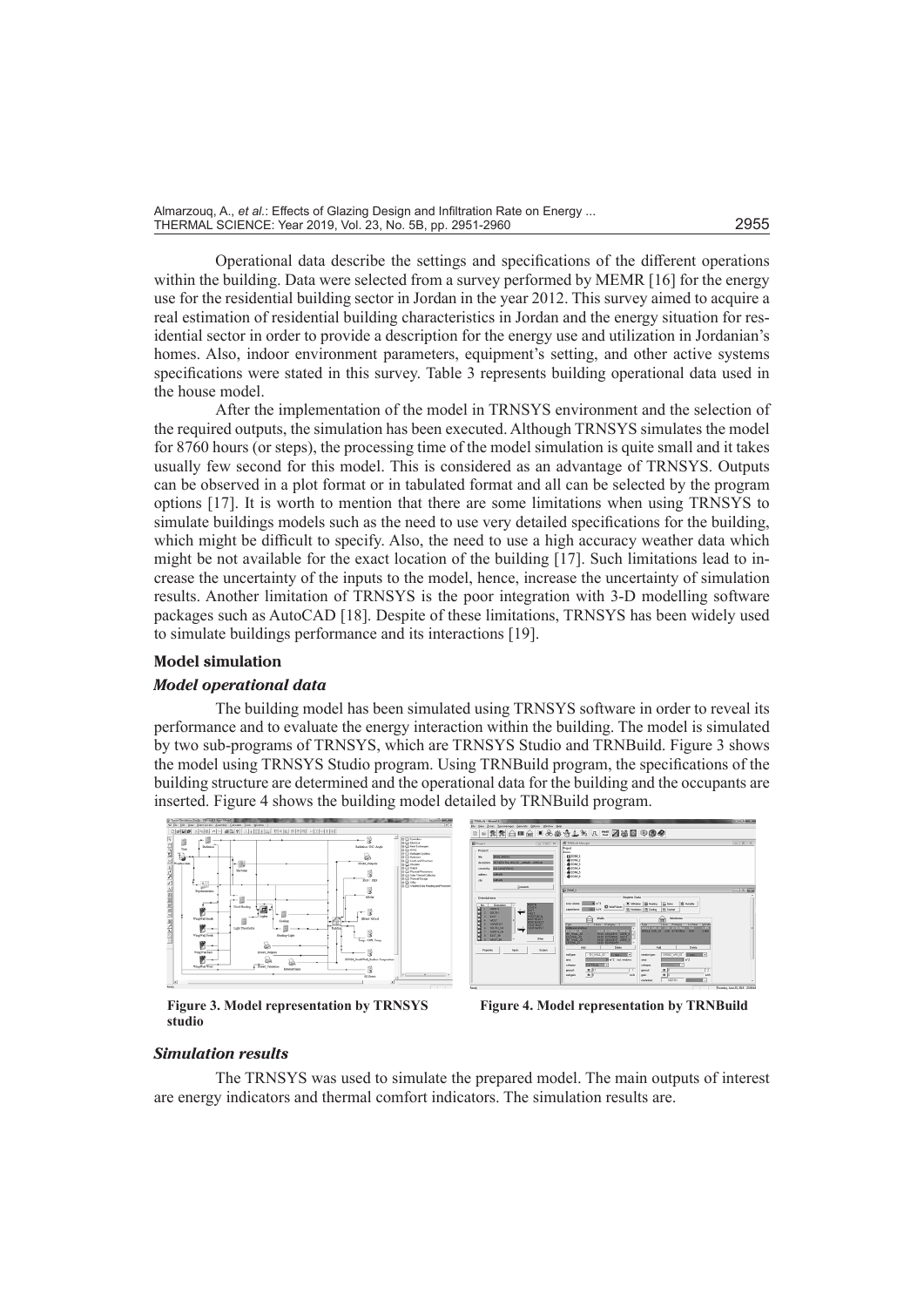|  | <b>Table 4. Cooling and heating loads</b> |  |  |  |
|--|-------------------------------------------|--|--|--|
|--|-------------------------------------------|--|--|--|

| Month     | Cooling load [kWh] | Heating load [kWh] |
|-----------|--------------------|--------------------|
| January   | 0.0                | 2835.0             |
| February  | 0.0                | 2107.0             |
| March     | 66.2               | 1052.0             |
| April     | 453.5              | 69.5               |
| May       | 1591.0             | 4.4                |
| June      | 3017.0             | 0.0                |
| July      | 4109.0             | 0.0                |
| August    | 3875.0             | 0.0                |
| September | 2707.0             | 0.0                |
| October   | 1652.0             | 0.1                |
| November  | 136.2              | 482.9              |
| December  | 0.0                | 2155.0             |
| Total     | 17610.0            | 8705.0             |

### *Cooling and heating loads*

Table 4 shows monthly cooling and heating loads for the house model.

From tab. 4, it can be noticed that the cooling period through the year starts from April until October, while heating is needed from January to April and in November and December. This is attributed to the geographic location of Jordan in the northern hemisphere and in the intermediate climate region. Cooling is only required when the ambient temperature is higher than the set temperature for cooling. Similarly, heating is only required when the ambient temperature is lower than the set temperature for heating. The annual total energy re-

quired for space conditioning is the sum of annual heating and cooling loads which equals 26315 kWh. To find the space conditioning load per meter square of building area, this value is divided by the building area which is  $168 \text{ m}^2$ . So, the annual space conditioning load per area equals 156.6 kWh/m2 .

# *Thermal comfort indicators*

Thermal comfort of the building occupants can be indicated by the predicted percentage of dissatisfied (PPD) people within the building defined by Fanger [20]. Since comfort parameters are defined in the inputs of the building model, the value of PPD can be obtained from the simulation process. Figure 5 shows PPD for the house model around the year.

From fig. 5, it can be concluded that during the cold weather conditions, a large percentage of occupants are dissatisfied. A possible reason for these results is that the heating is not sufficient enough to provide appropriate indoor comfort environment. Thermal comfort is better during the hot months of the year. Dissatisfaction in cold months motivates the investigation of the envelope design effects on the occupants comfort in order to be improved. The PPD is presented based on the yearly average value for each thermal zone. This is shown in fig. 6.



**Figure 5. Hourly PPD for the house model Figure 6. Annual average PPD for each thermal zone**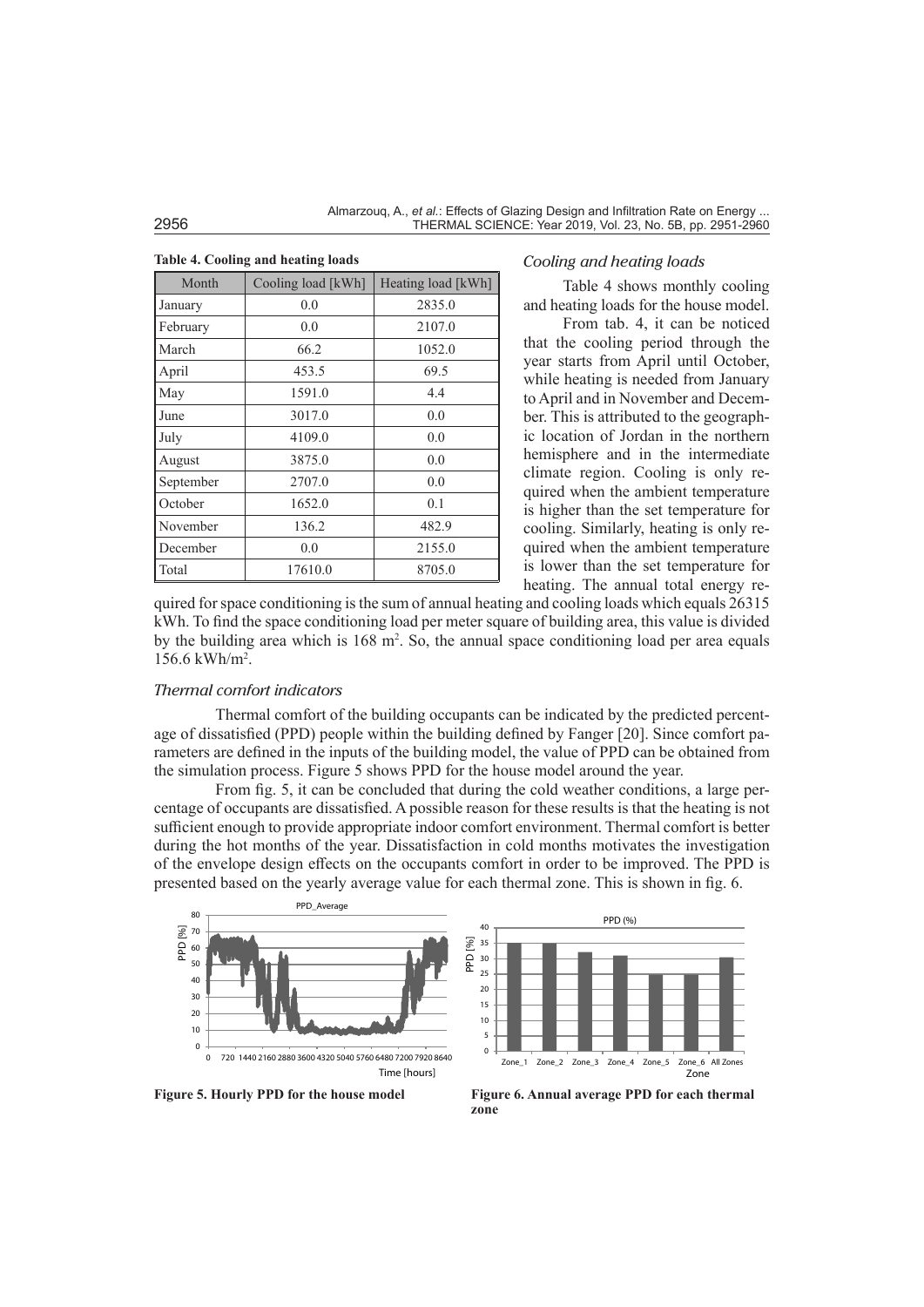It can be noticed that the similar zones have similar PPD because they have the same operational characteristics and they are exposed to an equal amount of solar energy. Zones with less exposure to solar radiation have a higher PPD values than other zones because the penetrated solar energy compensate the need of heating load during cold periods. It should be noticed that the annual average PPD for each thermal zone helps to evaluate each zone without considering the period of the year for this value. This is very useful when comparing and designing alternative results with the base model results and to evaluate the improvement (or the degradation) for this alternative.

# **Design improvement**

#### *Glazing system*

Window design is a very important parameter of the building envelope since it controls the penetration of the solar radiation the building. Also, a large portion of heat is transferred through the window because of the high *U*-value [4]. For the base model, single glazing window with an aluminum frame is used. Three design alternatives are selected: double glazing (6 mm) with an aluminum frame, double glazing with PVC frame and low-emissivity coatingargon filled with PVC frame window. Characteristics of the design alternatives of the glazing system are shown in tab. 5.

| Glazing type                  | $U$ -value | $G$ -value | Frame      | Frame <i>U</i> -value |
|-------------------------------|------------|------------|------------|-----------------------|
| Single                        | 5.68       | 85.5%      | Aluminum   | 2.0                   |
| Double (6 mm)                 | 2.83       | 75.5%      | Aluminum   | 2.0                   |
| Double – PVC frame            | 2.83       | 75.5%      | <b>PVC</b> | 1.9                   |
| Double – Low E (Argon filled) | 1.26       | 39.7%      | <b>PVC</b> | 19                    |

**Table 5. Glazing design alternatives**

Besides the glass type and frame material, windows operating type is a very important parameter that affects the energy performance of the window.

There are different types of window operating mechanisms such as awning, casement, hung, hopper and sliding windows. The difference between these types is related to the amount of the air leakage through the window structure. As the air leakage is reduced, energy gain or loss is reduced. In the proposed model, the design improvement based on changing the glass and the frame type without changing the operating type of the window.

Results of simulation of these alternatives using TRNSYS with a comparison with base model results are shown in tab. 6. The compared results are heating load, cooling load, space conditioning per area, solar radiation penetrated through the building and average PPD. Results are also illustrated in fig. 7.

**Table 6. Simulation results for different glazing design alternatives**

| Parameter                          |      | Heating load [kWh] Cooling load [kWh] | Space conditioning $[kWhm^{-2}]$ \% of base |           |
|------------------------------------|------|---------------------------------------|---------------------------------------------|-----------|
| Single (base)                      | 8705 | 17610                                 | 156.6                                       |           |
| Double $-$ Aluminum<br>frame       | 6243 | 17010                                 | 138.4                                       | $-11.6\%$ |
| Double – PVC frame                 | 6238 | 17010                                 | 138.4                                       | $-11.7\%$ |
| Double $-$ Low $E$<br>Argon filled | 6805 | 13010                                 | 117.9                                       | $-24.7\%$ |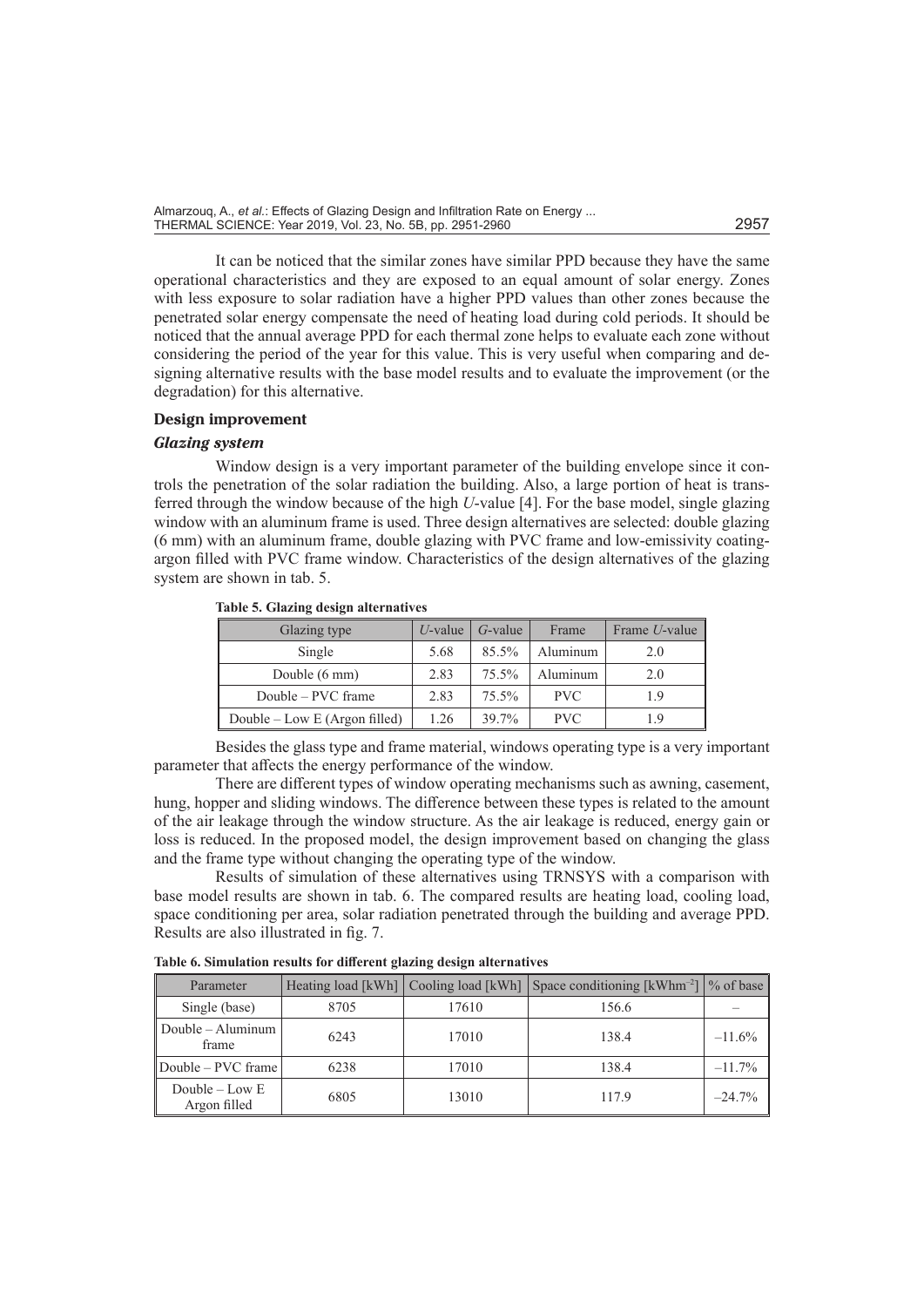





**Figure 8. Yearly space conditioning load and the average PPD for different glazing design alternatives**

Figure 8 shows the yearly space conditioning load and the average PPD for different glazing designs. Using double glazing window with Aluminum or PVC frame reduces PPD by 7.4%. While using Low E coated window increases PPD by 1%. This is attributed to the blocking of the solar radiation gain in cold weather. Consequently, the heat balance of the occupants is disturbed and an increase in the heating load is required. Since thermal comfort depends on radiant temperature, the reduction of solar radiation by the coating while low air temperature exists causes this dissatisfaction. The reason why the thermal comfort for double glazing system without coating is improved is that it reduces the heat loss without affecting the solar radiation while for the coated window it reduces both heat loss and solar radiation.

#### *Infiltration rate*

Infiltration is the accidental penetration of air to the building interior. Avoiding air leakage into the building controls the effect of infiltration on the energy performance. For the proposed de-

sign, the default value of the infiltration rate is 1.5 per hour defined by the Ministry of Public Work and Housing [14]. To improve the envelope design, two infiltration rates are simulated with the results shown in tab. 7. An illustration of these results is shown in fig. 9.

| Infiltration rate $[h^{-1}]$ | Heating load<br>[kWh] | Cooling load<br>[kWh] | Space conditioning<br>$\lceil kWhm^{-2} \rceil$ | Base $\lceil\% \rceil$ |
|------------------------------|-----------------------|-----------------------|-------------------------------------------------|------------------------|
| $1.5$ (base)                 | 8705                  | 17610                 | 156.6                                           |                        |
|                              | 5627                  | 17150                 | 135.6                                           | $-13.4%$               |
| 0.75                         | 4190                  | 17030                 | 126.3                                           | $-19.4\%$              |

**Table 7. Simulation results for different infiltration rates**



**Figure 9. Simulation results for different infiltration rates**

It is clear that infiltration rate has a large impact on the energy demands of the building. Reducing the infiltration rate causes a large reduction in the required heating demands in the building. This resulted from the fact that infiltration air has the same temperature of outside air. This *cold* air reduces the air temperature inside and leads to increase.

The Same conclusion can be made for the cooling load, preventing *hot* air from flowing to the building interior helps to reduce the cooling demands. By reducing the infiltration rate to 50%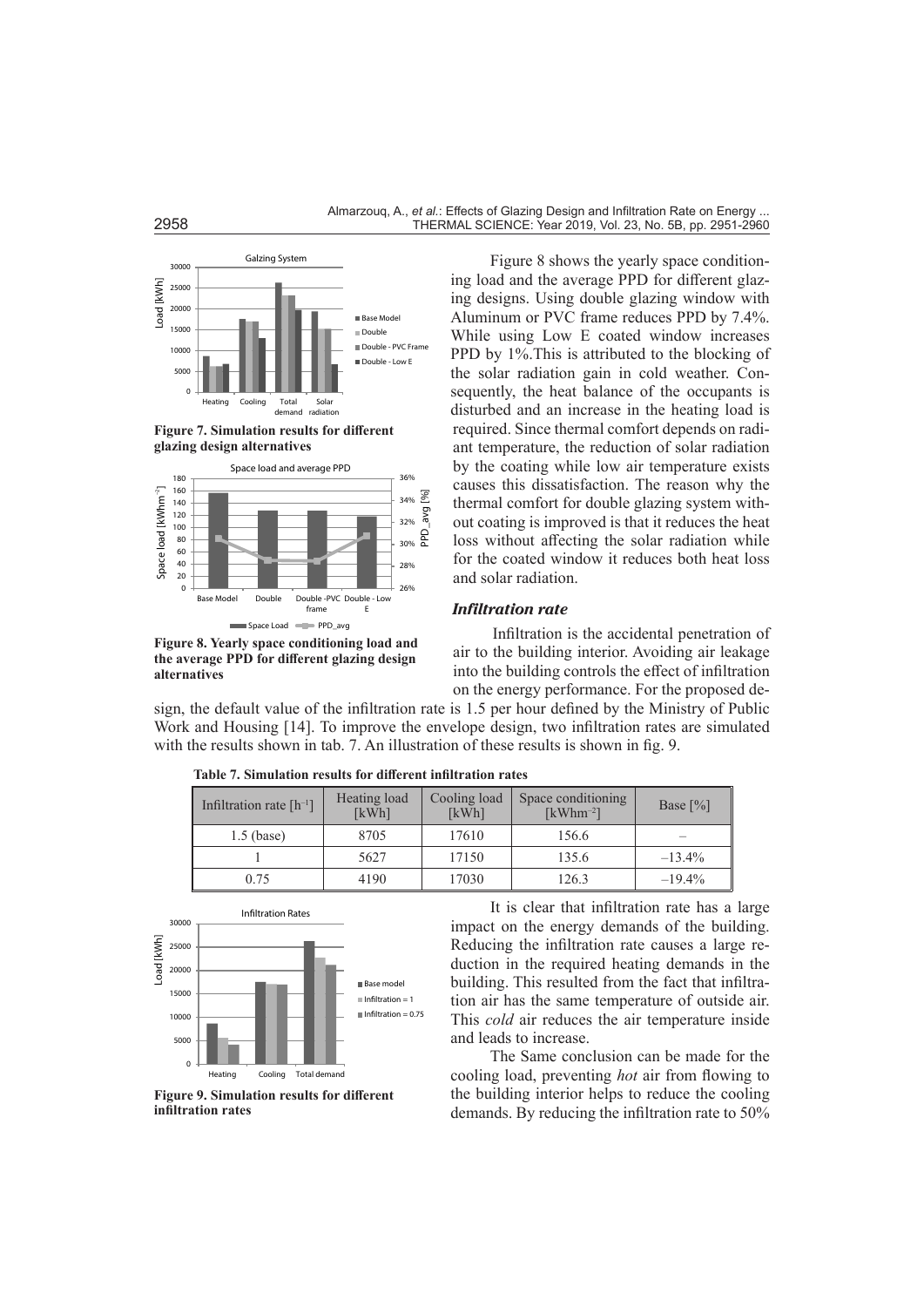of the original rate, 51.9% and 3.3% of the heating and cooling loads are reduced, respectively. Also, 19.4% of the total space conditioning requirements is reduced.

The infiltration rate affects the thermal comfort. As the infiltration rate decreases, the thermal comfort increases. Relative air speed and air temperature strongly affect the thermal comfort of the occupants. By controlling these parameters, PPD can be improved up to 10% when the infiltration rate is 0.75 per hour. Figure 10 shows space conditioning load with the average PPD for different infiltration rates.



**Figure 10. Yearly space conditioning load and the average PPD for different infiltration rates**

### **Conclusions**

This paper presents the effects of glazing design and infiltration rate on energy consumption and thermal comfort in residential buildings. A case study of a residential building in Amman, Jordan is presented as a case study. The building model was developed according to the regulations in Jordan. The building model has been simulated to calculate the energy demand of the building and the thermal comfort indicators.

An improvement of the glazing system and infiltration rate design is proposed. Each parameter was studied individually to find its effect on energy consumption of the building envelope and the occupant's thermal comfort. After that, selection of the alternatives at which minimum energy consumption and maximum thermal comfort are achieved has been performed.

For improvement of envelope design in this paper, improving glazing system by replacing single glazing window with double glazing window Argon-filled with low emissivity coating has the dominant effect on the energy saving by 24.7%. At the same time, thermal comfort is degraded by 1%. Reducing the infiltration rate by 50% can save 19.4% of the energy consumed and improves thermal comfort by 10%.

These results showed that by improving the building envelope design, a significant amount of energy can be saved along with improving the thermal comfort of the occupants. Even the reduction of the consumed energy is vital; sometimes it has undesired effects on the thermal comfort. Improving glazing system of the proposed model caused a reduction in the consumed energy and a degradation of the thermal comfort. For the proposed design, the overall results are a reduction of energy consumed and an improvement of thermal comfort.

For the residential buildings in Jordan, it is recommended to use high insulated glazing windows to reduce heat transfer through it. Also, air leakage must be minimized as much as possible.

# **Nomenclature**

- *U*-value overall heat transfer coefficient
- *G*-value solar energy transmittance of windows

JNBC – Jordan National Building Council

– window to wall ratio

MEMR – Ministry of Energy and Mineral Resources PPD – Predicted percentage of dissatisfied people

### **References**

[1] Liu, Y., *et al*, Thermal Comfort and Building Energy Consumption Implications – A Review, *Applied Energy*, *115* (2014), Feb., pp. 164-173